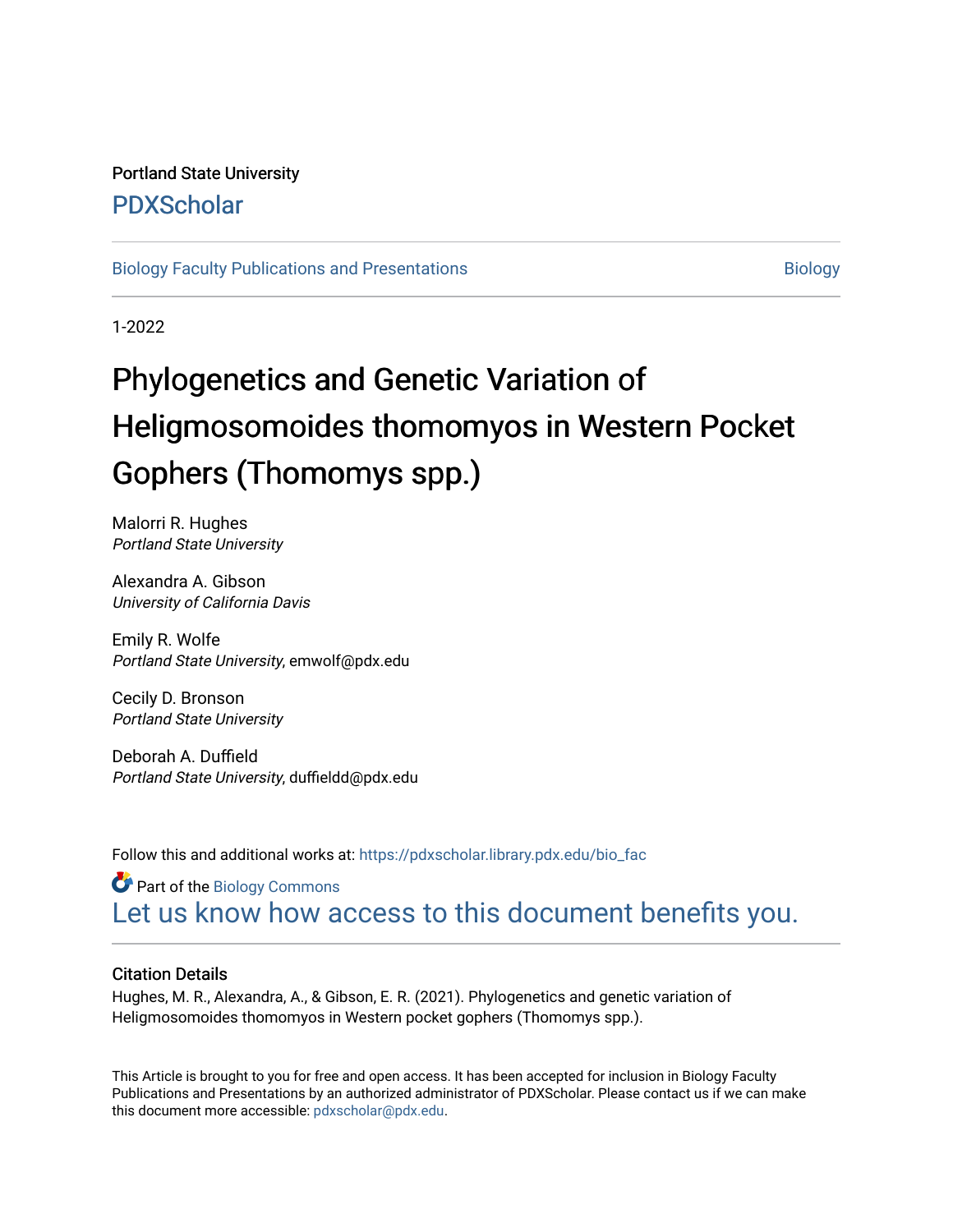

# **JOURNAL OF NEMATOLOGY**<br>e2021-110 | Vol. 53

## **Phylogenetics and genetic variation of Heligmosomoides thomomyos in Western pocket gophers (Thomomys spp.)**

Malorri R. Hughes1, \*, Alexandra A. Gibson<sup>2</sup>, Emily R. Wolfe<sup>1</sup>, Cecily D. Bronson<sup>1</sup> and Deborah A. Duffield<sup>1</sup>

1 Department of Biology, Portland State University, 1719 SW 10th Ave, Portland, Oregon 97201.

2 One Health Institute, School of Veterinary Medicine, University of California Davis, 1 Shields Ave, Davis, CA 95616.

\*E-mail: malorri@pdx.edu

This paper was edited by Ralf J. Sommer.

Received for publication August 17, 2021.

## Abstract

The host specificities and systematics of North American *Heligmosomoides* species remain particularly uncertain. The primary aim of this study was to verify that a species described previously based only on morphology, *H. thomomyos*, from pocket gopher (Rodentia: Geomyidae) hosts in Oregon represented a monophyletic lineage. In order to address this aspect, as well as to further understand relationships and geographic patterns, we carried out phylogenetic, genetic diversity, and population dynamic analyses using partial 18S rRNA and COI mtDNA sequences of *Heligmosomoides* specimens. Phylogenetic analyses suggested that there are likely multiple *Heligmosomoides* species present in these hosts. This was supported by the high degree of divergence and differentiation found among populations, significant population structure between locations, and a modest positive association between geographic and genetic distances. This study serves as the first molecular characterization and first phylogenetic report of *H. thomomyos*, and documents two new host records for this parasite. The relationship of *H. thomomyos* among pocket gopher hosts and to other *Heligmosomoides* species, however, warrants continued study.

#### Keywords

18S rRNA, COI mtDNA, Ecology, Genetics, *Heligmosomoides thomomyos*, Systematics, Thomomys, Western pocket gophers.

The systematics and host specificities of species belonging to the genus *Heligmosomoides* (Hall, 1916) is still ambiguous (Cable et al., 2006; Behnke and Harris, 2010; Clough and Råberg, 2014) and North American forms remain especially understudied (Harris et al., 2015). Elucidating relationships within the genus are important as *Heligmosomoides* species are commonly used in immunological studies and as models for helminth infections in humans and livestock (Cable et al., 2006; Behnke and Harris, 2010; Maizels et al., 2012). Molecular studies can help quantify host specificities (Clough and Råberg, 2014) and resolve systematics-related issues by increasing the certainty of species delineations (Harris et al., 2015) as heligmosomatid species can be molecularly distinctive despite displaying morphological similarities (see Zaleśny et al., 2014). Specifically, the mitochondrial COI gene is sufficient to support *Heligmosomoides* species-level identification (Clough and Råberg, 2014).

To our knowledge, nematodes parasitizing western pocket gophers (Rodentia: Geomyidae), *Thomomys* (Wied-Neuwied, 1839) species, from Oregon have been described only using morphology (see Gardner, 1985 for a review) except for a molecular report for one species, *Trichuris fossor* (Hall, 1916) (Trichuridae) (Hughes et al., 2020). Jasmer (1980) reported the presence of an unidentified *Heligmosomoides* species (Heligmosomidae) in 23% of Botta's pocket gophers, *Thomomys bottae* (Eydoux and Gervais, 1836), from California. Gardner and Jasmer (1983)

<sup>© 2021</sup> Authors. This is an Open Access article licensed under the Creative 1 Commons CC BY 4.0 license, https://creativecommons.org/licenses/by/4.0/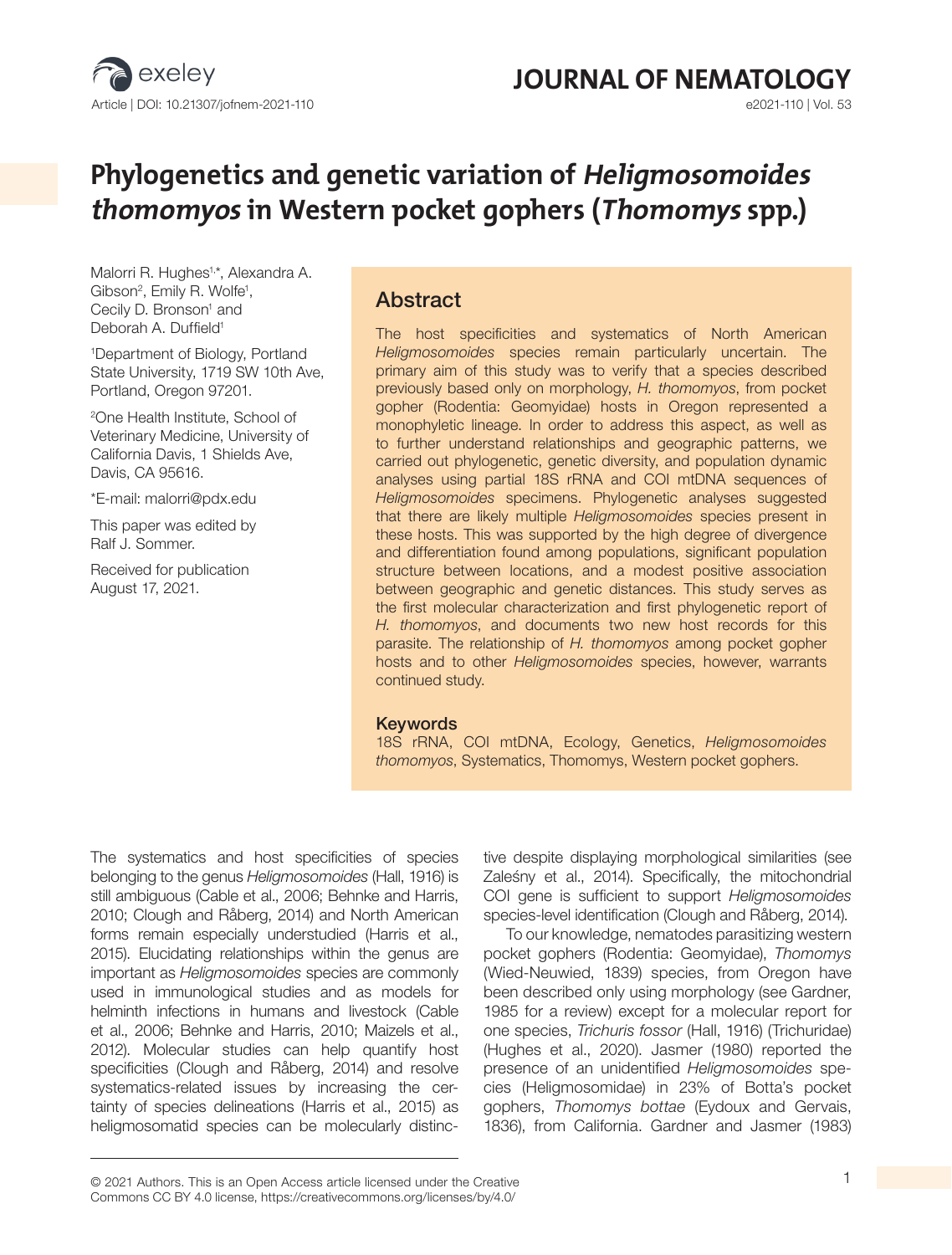later described this as *Heligmosomoides thomomyos* based on morphological features and suspected that *H. thomomyos* could occur in other Pacific Northwest geomyids. There has been only one other report of *H. thomomyos*, from *Thomomys bulbivorus* (Brandt, 1855; Richardson, 1829) hosts (Gardner, 1985), supporting the hypothesis that *H. thomomyos* is not host-specific to the species level.

Often, nematodes are morphologically conserved and recent molecular studies have demonstrated that many assumed monospecific species are, in fact, comprised of numerous cryptic species (Blouin, 2002). To describe with improved accuracy the biodiversity of helminths (intestinal 'worms') present in these hosts and to help resolve the phylogenies within Nematoda, molecular data must be accumulated. Such data can also be used to infer population dynamics and, in conjunction with DNA from the host, help understand host-parasite associations.

The primary aims of this study were to: 1) determine whether nematodes putatively identified as *H. thomomyos* from *Thomomys* hosts revealed cryptic species, 2) better define the geomyid hosts parasitized by *H. thomomyos*, and 3) serve as the first molecular report and phylogenetic study for this species. We surveyed four *Thomomys* species, *T. bottae*, *T. bulbivorus*, *T. talpoides* (Richardson, 1828), and *T. townsendii* (Bachman, 1839), that occur in Oregon for intestinal nematodes. Partial 18S rRNA and COI mtDNA sequences were used to confirm the tentative morphological identification of *Heligmosomoides* species, to evaluate the potential for cryptic species, and to elucidate intraspecific relationships. A haplotype analysis and statistical analyses were conducted to examine geographic patterns. Lastly, population differentiation statistics were calculated to better understand the genetic diversity within and among populations.

## Materials and methods

## Specimen collection

One-hundred and sixteen *Thomomys* specimens were collected between March 2018 and November 2019 or salvaged from professional trappers (a subset of *T*. *bulbivorus*) (Fig. 1). Seven *T. bottae,* 83 *T. bulbivorus*, 17 *T. talpoides* (1 from Frenchglen, Harney Co., 12 from near Burns, Harney Co., and 4 from John Day, Grant Co.), and 9 *T. townsendii* (see Fig. 1) were examined for helminths following procedures outlined in Gardner and Jasmer (1983). To support field identifications of *Thomomys*, the COI gene was amplified and sequenced using the methods outlined in Spradling et al. (2004) for at least one individual per species, and the obtained sequences were compared to those available in GenBank. Helminth identification was initially based on general morphological features and previous host records (Chandler, 1945; Todd and Lepp, 1972; Jasmer, 1980; Gardner and Jasmer, 1983; Gardner, 1985). Parasites were stored in 95% EtOH and frozen prior to sequencing.

## DNA extraction, amplification, and sequencing

Two *H. thomomyos* from individual host specimens were sequenced for *T. bottae* (from Brookings, Curry Co.) and *T. bulbivorus* (from Sherwood, Washington Co.) (Fig. 1). For *T. talpoides*, four total *H. thomomyos* were sequenced from separate hosts: two from near Burns, Harney Co., and two from John Day, Grant Co. From the only infected *T. townsendii* (from Princeton, Harney Co.), one *H. thomomyos* was sequenced (*H. thomomyos* was not detected in any of the eight *T. townsendii* collected from Owyhee, Malheur Co.; Fig. 1). Before DNA isolation, specimens were transferred to fresh tubes and rinsed with distilled water to remove residual ethanol. DNA was isolated from whole worms using either the DNeasy Blood and Tissue Kit (Qiagen) (following the manufacturer's protocols) or the Sigma-Aldrich REDExtract-N-Amp™ Tissue PCR Kit. For extractions using the Sigma-Aldrich kit, we added 20 µL extraction buffer and 5 µL tissue preparation solution to each tube and ran the following protocols on a thermocycler: 10 minutes at 65°C, 10 minutes at 95°C, and 10 minutes at 10°C. We then added 30 µL neutralization solution to each tube. Amplification was carried out with PuReTaq Ready-To-Go PCR Beads (Cytiva) using the nuclear 18S ribosomal RNA primers NC18SF1 (5′-AAAGATTAAGCCATGCA-3′) and NC5BR (5′-GCA GGTTCACCTACAGAT-3′) (Chilton et al., 2006) and the mitochondrial COI primers LCO1490 (5′-GGTCA ACAAATCATAAAGATATTGG-3′) and HCO2198 (5′-TA AACTTCAGGGTGACCAAAAAATCA-3′) (Folmer et al., 1994). The protocols followed for 18S rRNA PCR are outlined in Chilton et al. (2006) and the protocols followed for COI rRNA are described in Cable et al. (2006) with the exception of the annealing temperature, which was increased to 60°C. PCR success was measured on 1% agarose gels and products were purified using SPRI-magnetic beads (Elkin et al., 2001). The Center for Genome Research and Biocomputing (CGRB; Oregon State University, Corvallis, OR) processed all Sanger sequencing reactions.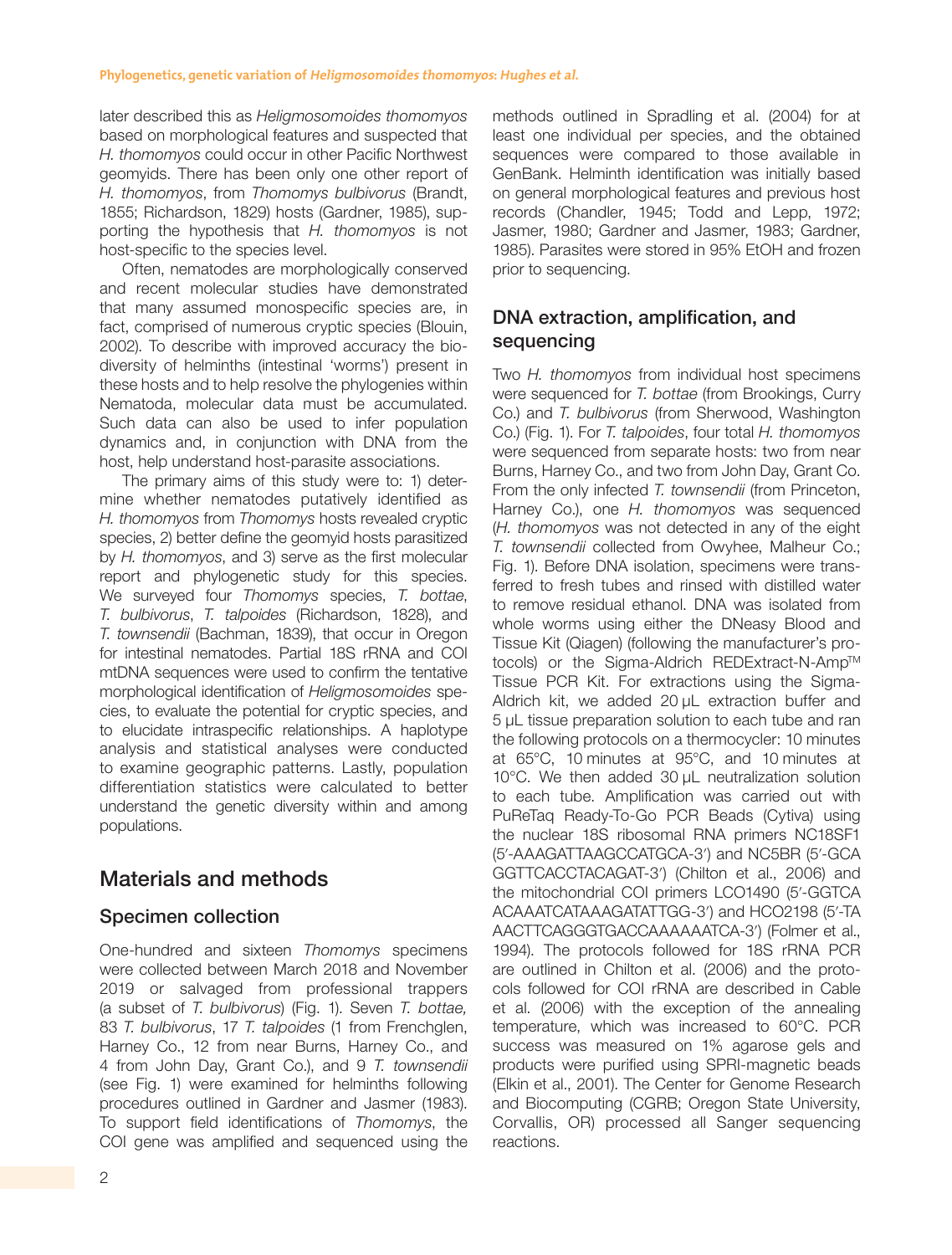#### **JOURNAL OF NEMATOLOGY**



Figure 1: Oregon map displaying distributions and collection sites for *Thomomys* species. Black symbols represent the collection localities of sequenced *Heligmosomoides* specimens (each black symbol represents two specimens except for *T. townsendii*, which represents a single specimen). Gray symbols represent additional sites sampled where no *Heligmosomoides* were detected. From small to large, gray symbols represent sample sizes of *n* = 1, 2 ,3, 6, 8, and 19. The white symbol represents a site where *Heligmosomoides* was detected, but sequencing was not performed.

#### Alignment and phylogenetic analyses

Sequences were examined for quality and forward and reverse segments were combined using MEGA v. 7.0.26 (Kumar et al., 2016). Alignments were carried out in MEGA using MUSCLE. After trimming ends, 1,523 bp remained for the 18S rRNA alignment and 530 bp were used for the COI mtDNA alignment. The new sequences were deposited to GenBank under the accession numbers MZ458407-MZ458413 and MZ458119-MZ 458120 for the 18S sequences and MZ441139-MZ441147 for the COI sequences. A BLAST search against the NCBI nt database was used to identify similar sequences to include in the phylogenetic analyses. Except for the outgroup, *Tetrabothriostrongylus mackerrasae* (Mawson, 1960) (GenBank accession AJ920359), taxa were limited

to representatives of Trichostrongyloidea for the 18S rRNA tree. Nine additional taxa were included in the 18S analysis (GenBank accessions AJ920355, AJ920357, AJ920358, JX877675, JX877678, LC415111, AJ920351, L04152, and AJ920350). Two North American *Heligmosomoides* species were included in the COI analyses, *H. americanus* (Durette-Desset et al., 1972) (GenBank accession KF921077) and *H. vandegrifti* (Durette-Desset and Kinsella, 2007) (GenBank accession MN928211), and *Trichostrongylus colubriformis* (Giles, 1892; Ransom, 1911) (GenBank accession MW051250) was included as the outgroup.

Mega and BEAST2 v. 2.6.0 (Bouckaert et al., 2019) were used to perform phylogenetic reconstructions. MEGA determined that the Kimura 2-parameter (K2P) with invariant sites and a gamma distribution was the best fit model for the 18S tree and that the Tamura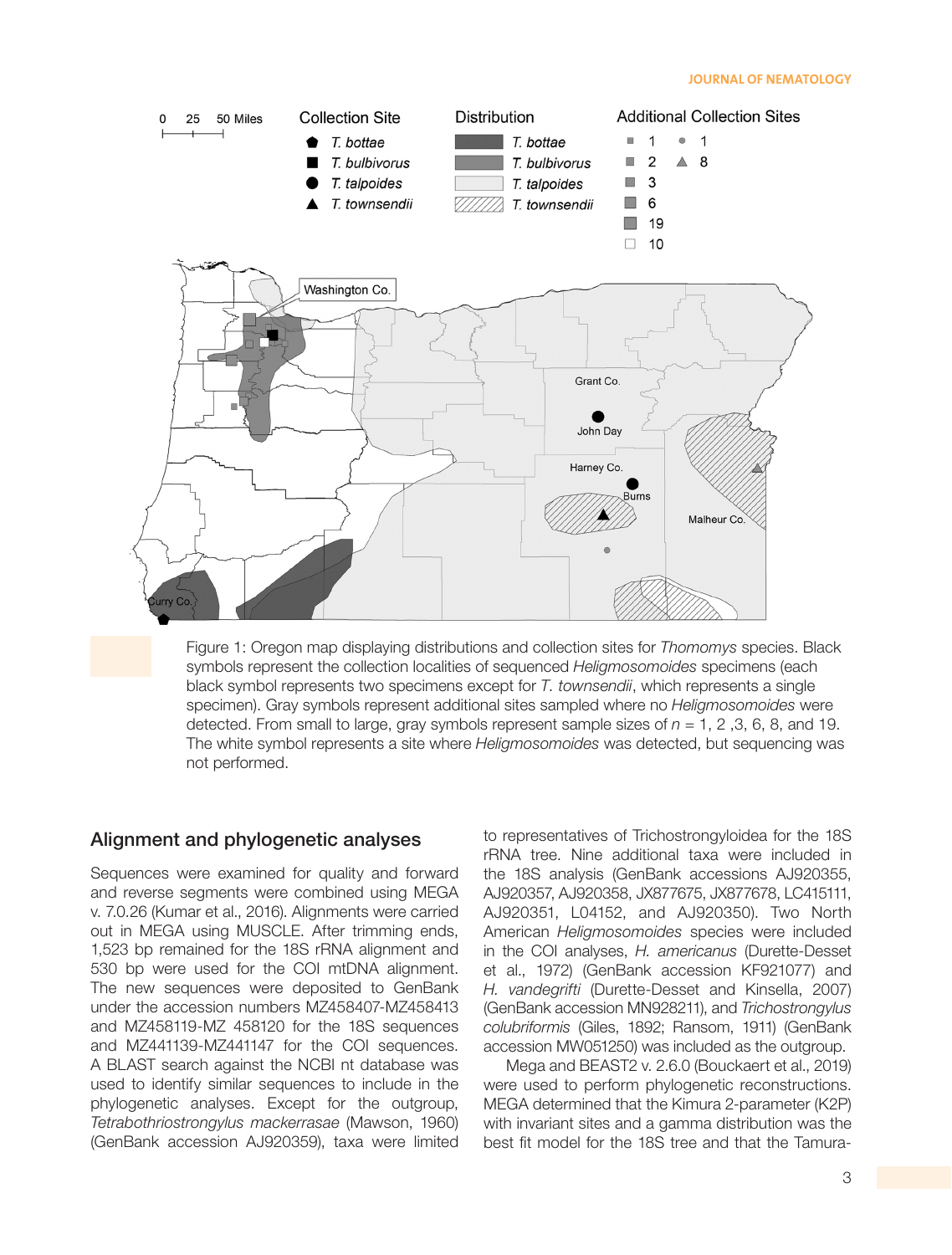Nei (1993) model with invariant sites and a gamma distribution was the best fit model for the COI tree based on Bayesian information criterion. Maximum likelihood (ML) consensus trees were generated using 1,000 bootstrapping replicates. Bayesian inference (BI) analyses were prepared in BEAUti (Bouckaert et al., 2019) v.2.6.5 and completed in BEAST2 v.2.6.0. The 18S rRNA tree used the HKY model (K2P  $+1+G$ is not available in BEAST2 but the HKY model has similar parameters) and the COI tree used the TN93 model. Each analysis ran for  $1 \times 10^7$  generations. Tracer v. 1.7.1 (Rambaut et al., 2018) was used to assess convergence and verify each parameter had effective sample sizes (>200 for both trees). Tree files were combined using LogCombiner v. 2.6.0 (Bouckaert et al., 2019) and maximum clade credibility (MCC) trees were made with TreeAnnotator v. 2.6.0 (Bouckaert et al., 2019) with posterior probabilities limited to 50% and a 10% burn-in percentage. FigTree v. 1.4.4 (http://tree.bio.ed.ac.uk/software/figtree/) was used to visualize the MCC tree.

### Genetic diversity analyses

The COI sequences were used to study genetic diversity and population dynamics. Pairwise distances to estimate genetic divergence were estimated in MEGA. A parsimony informative (TCS) haplotype network was constructed to visualize potential intraspecific patterns using R software (R Core Team, 2020) and the pegas package (Paradis, 2010). Overall  $F_{ST}$  values for all sequences and pairwise  $F_{ST}$  values were determined using R and the hierfstat package (Goudet, 2005). Bootstrapping (1,000 replicates) and a confidence interval of 95% was used to assess significance of pairwise  $F_{ST}$  values. An analysis of molecular variance (AMOVA; 999 permutations) was conducted using the poppr package (v. 2.9.2; Kamvar et al., 2014). A Mantel test (9,999 permutations) was performed to evaluate whether geographic distance between sites correlated with variations among the sequences.

## **Results**

*Heligmosomoides* were found in 23 (21.70%) of the examined *Thomomys*. Five (71.43%) *T. bottae*, five (6.02%) *T. bulbivorus*, 12 (9 from near Burns and 3 from John Day) (64.7%) *T. talpoides*, and one (11.11%) *T. townsendii* were infected (Fig. 1). A subset of the detected *Heligmosomoides* were sequenced (Fig. 1). Intensity (number of individuals per host) of infections ranged from 1 to 41  $(\bar{x} = 6.9)$ . *Heligmosomoides* infections were not detected in the majority (90.9%) of *T. bulbivorus* locations sampled (Fig. 1). Field identifications of *T. bulbivorus* were supported genetically (>98% COI gene sequence identity); *T. bottae* and *T. talpoides* field identifications were weakly supported (85.6–89.8% COI gene sequence identity); and confirmation of *T. townsendii* were not possible due to a lack of overlapping sequence availability in GenBank. Despite the lack of genetic support for some pocket gopher species identifications, we used published *Thomomys* distributions and morphological characteristics (Verts and Carraway, 1998) to assign the field identifications and maintain these identifiers throughout. *Thomomys* COI sequences were deposited in GenBank under the accession numbers OK501245–OK501263.

### 18S phylogeny results

All *Heligmosomoides* species (from this study and the GenBank reference sequence) formed a monophyletic group with high posterior probability support (100%) in the BI tree (Fig. 2). However, due to the position of *H. polygyrus* (Dujardin, 1845) (Clade A), *H. thomomyos* was paraphyletic (Fig. 2). Within *H. thomomyos*, two distinct clades were supported with high posterior probabilities (100% and 83%). The majority of our sequences were most similar to the *H. polygyrus* sequence from GenBank (accession AJ920355), as evidenced by its placement within Clade A (Fig. 2). However, posterior probabilities within Clade A were too low to infer finer-scale relationships using the 18S gene. Two *Heligmosomoides* sequences from the *T. talpoides* hosts collected near Burns formed the second clade (Clade B; Fig. 2). These results were also achieved using the ML method (not shown), which reflected similar relationships and nodal support values.

## COI phylogeny results

Similar to the 18S tree, all samples belonging to the *Heligmosomoides* genus formed a monophyletic group in the COI BI tree (Fig. 3). However, our *H. thomomyos* samples were paraphyletic, owing to the closer relationship of the *T. talpoides* Burns samples to the *H. americanus* sequence (Fig. 3). The COI tree did yield a more detailed perspective on intrageneric relationships. Four distinct clades were supported with high posterior probabilities (99–100%) and, in every instance, *Heligmosomoides* sequences from the same location were monophyletic. Clades A and B each contained sequences from only a single host species, *T. bottae* and *T. bulbivorus*, respectively (Fig. 3). The *Heligmosomoides* sequence from *T. townsendii* was sister to those from the John Day *T. talpoides*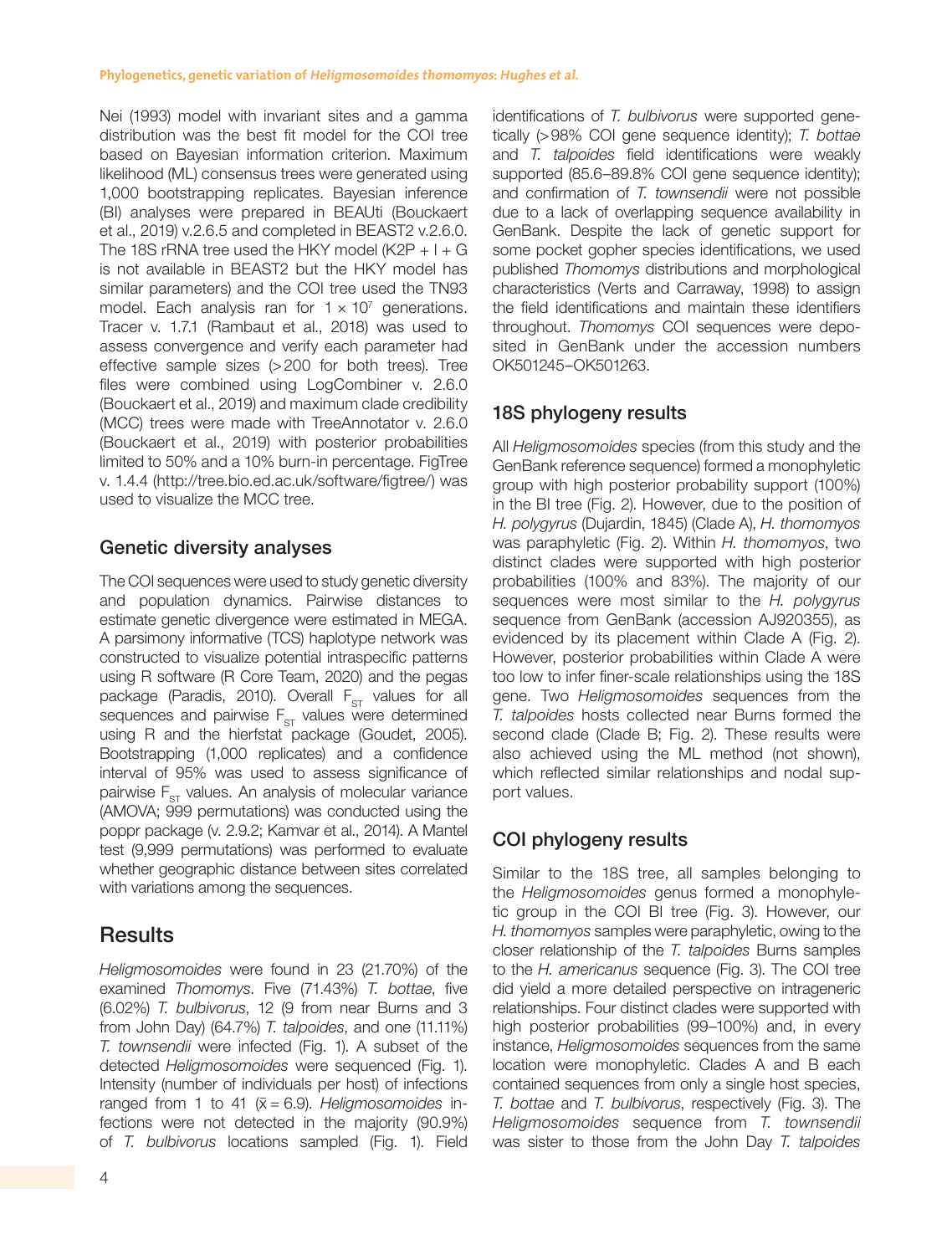#### **JOURNAL OF NEMATOLOGY**



0.002

Figure 2: Bayesian inference tree constructed from 18S rRNA sequences based on the HKY model. Posterior probabilities > 70% are shown near nodes. For new sequences, the host species is listed, and, for *T. talpoides*, the nearest township is specified. Scale is in substitutions per site.

hosts, and together these three sequences formed Clade C with a 100% posterior probability support (Fig. 3). Clade D was comprised of *Heligmosomoides* sequences from *T. talpoides* from Burns, yet these clustered with *H. americanus* (GenBank accession KF921077) rather than other *Heligmosomoides* from this study. The topology of the BI tree was identical to that of a ML BS consensus tree (1,000 replicates; not shown) except for the placement of the outgroups in relation to Clade D.

#### Genetic diversity results

COI pairwise divergence results are shown in Table 1. The average COI divergence across all *Heligmosomoides* samples was 6.2%. Within *H. thomomyos* sequences obtained from the same host species at the same location, the average genetic divergence was 1.5%, the greatest genetic distance (2.7%) was observed between sequences from *T. bulbivorus* hosts (Clade B) from Washington Co., and the lowest genetic divergence (0.8%) was observed between sequences from *T. talpoides* hosts from John Day (Clade A). Across different collection sites, the average genetic divergence was 6.4%, the greatest genetic distance (11.3%) was observed between a sequence from a *T. talpoides* host from Burns (Clade D) and a sequence from a *T. bottae* host (Clade A), and the lowest genetic divergence (1.1%) was observed between a sequence from a *T. talpoides* host from John Day (Clade A) and a sequence from a *T. townsendii* host (Clade B). Consistent with COI clade topology from the BI tree, *H. thomomyos* sequences from Clade D were the most divergent, on average, from the other *H. thomomyos* clades.

Each of the nine COI sequences represented a unique haplotype in our network results, including those from the same localities (Fig. 4). The average number of mutational steps was 15.75. The highest observed number of mutational steps (42) was between specimens from a *T. talpoides* host from John Day and a *T. talpoides* host from Burns while the least mutational steps (4) was between the two *T. talpoides* from John Day. These results aligned with our observed pairwise distance values (Table 1) and clade groupings in our COI tree (Fig. 3).

The overall  $F_{ST}$  value was 0.3031 for all *H. thomomyos* COI samples. Pairwise F<sub>ST</sub> values are shown in Table 1. While the AMOVA detected significant population structure between locations (i.e., collection sites; p-value =  $0.003$ ;  $\Phi = 0.815$ ; 35.11% of the variation), most of the variation was within samples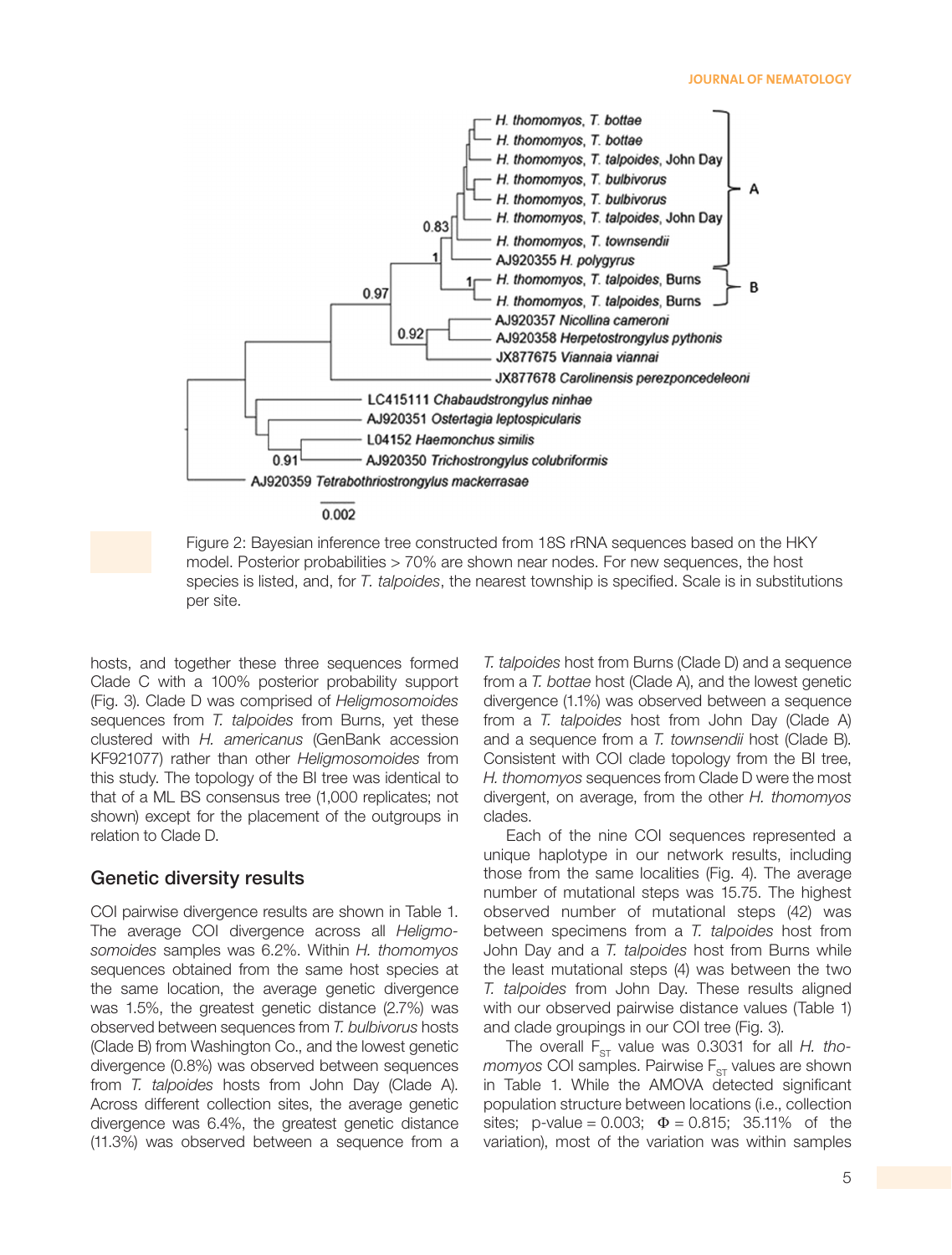**Phylogenetics, genetic variation of Heligmosomoides thomomyos: Hughes et al.**



Figure 3: Bayesian inference method tree constructed with COI mtDNA sequences and based on the TN93  $+1 +$  G model. Posterior probabilities  $<$  70% are not shown, those  $>$  70% are shown near nodes. Sequences from this study list the host name and, for *T. talpoides* specimens, the nearest township in Oregon. Scale is in substitutions per site.

across all locations (113.87%). However, it is worth noting here that the >100% variation is the result of a negative value for within sample population structure, which is almost certainly driven by low or uneven sample sizes among populations due to sampling limitations. Consequently, it should be interpreted as a statistical artifact indicative of unevenly distributed genetic variation among the sampled populations (Meirmans, 2007). Finally, we also found a modest positive association between geographic and genetic distances for the COI gene (Mantel test, *r* = 0.472,  $p = 0.0198$ ).

## **Discussion**

This serves as the first study to document the presence of *Heligmosomoides* species in geomyids using molecular markers. This study provides further support for the cryptic diversity of nematodes and verifies that morphologically identified *H. thomomyos* from this study actually represent multiple distinctive lineages. In addition, we documented new host records for *H. thomomyos* in two pocket gopher species, *T. townsendii* and *T. talpoides*, with the latter possibly host to multiple *Heligmosomoides* species.

We predicted that *H. thomomyos* sequences would form a monophyletic clade in both the 18S and COI analyses, and that sequences from the same host species would be sister taxa in the COI analysis. The 18S BI tree deviated from this expectation, as the placement of the *H. polygyrus* sequence from GenBank created a paraphyletic relationship among our samples. Furthermore, low support values (posterior probabilities < 50%) within Clade A of the 18S tree did not allow for finer-scale resolution among our *H. thomomyos* sequences. Given the slow mutation rate of the 18S gene in comparison to the COI gene, this analysis was not expected to yield interesting results, given we had morphologi-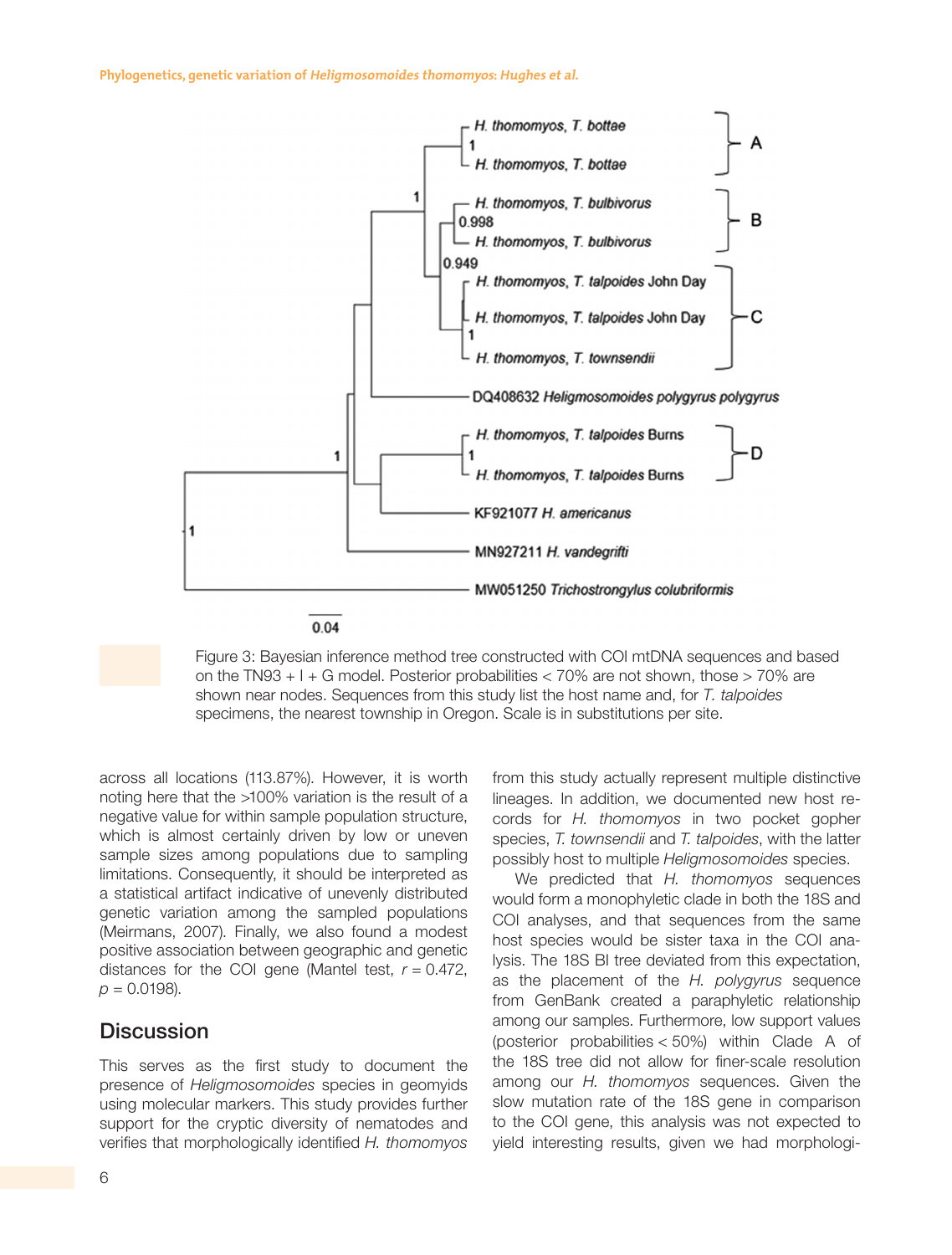|                                 |                | 2                 | 3                  | 4                 | 5                 |
|---------------------------------|----------------|-------------------|--------------------|-------------------|-------------------|
| 1. H. thomomyos, T. bottae,     | $1.5\% -$      | $\bar{x} = 7.0\%$ | $\bar{x} = 10.8\%$ | $\bar{x} = 6.2\%$ | $\bar{x} = 6.1\%$ |
| Clade A                         |                | $(6.5 - 7.6\%)$   | $(10.4 - 11.3%)$   | $(6.0 - 6.4\%)$   | $(6.0 - 6.2\%)$   |
| 2. H. thomomyos, T. bulbivorus, | $0.259*$       | $2.7\%$ –         | $\bar{x} = 6.8\%$  | $\bar{x} = 4.3\%$ | $\bar{x} = 4.3\%$ |
| Clade B                         | (0.174, 0.343) |                   | $(6.2 - 7.3\%)$    | $(3.9 - 4.7\%)$   | $(3.9 - 4.7\%)$   |
| 3. H. thomomyos, T. talpoides,  | $0.350*$       | $0.345*$          | $1.1\% -$          | $\bar{x} = 9.1\%$ | $\bar{x} = 9.1\%$ |
| Burns, Clade D                  | (0.291, 0.406) | (0.279, 0.407)    |                    | $(8.7 - 9.4\%)$   | $(8.9 - 9.2\%)$   |
| 4. H. thomomyos, T. talpoides,  | $0.413*$       | $0.284*$          | $0.458*$           | $0.8\%$ -         | $\bar{x} = 1.1\%$ |
| John Day, Clade C               | (0.333, 0.474) | (0.150, 0.393)    | (0.414, 0.492)     |                   | $(1.1 - 1.1\%)$   |
| 5. H. thomomyos, T. townsendii, | $0.384*$       | 0.121             | $0.444*$           | 0.063             |                   |
| Clade C                         | (0.248, 0.405) | (-0.076, 0.258)   | (0.339, 0.425)     | (-0.429, 0.600)   |                   |

Table 1. Above the diagonal are the average percentages and, in parenthesis, ranges of evolutionary pairwise distances among *H. thomomyos* COI mtDNA sequences.

Notes: Below the diagonal are pairwise  $F_{ST}$  comparisons. Upper and lower confidence intervals are shown in parenthesis.  $F_{ST}$  values significantly different from 0 (determined using 1,000 bootstrap replicates) are indicated by an asterisk. Clade information is provided in alignment with Fig. 3.

cally identified all nematodes as a single species, *H. thomomyos*. Thus, the position of *H. thomomyos* from Burns was surprising. The COI BI tree also revealed a paraphyletic relationship among our *H. thomomyos* samples. However, the sister taxa relationships of *H. thomomyos* from the same host species and from the same collection localities in the COI tree aligned more with the anticipated relationships. Based on our analyses, *H. thomomyos*



Figure 4: TCS haplotype network constructed from nine COI mtDNA sequences from this study. Each sequence represented a unique haplotype, which are represented as circles. The number of mutations are shown along branches in gray squares. could be paraphyletic or, more likely, multiple cryptic *Heligmosomoides* species could be present in these *Thomomys* hosts. Other genes, especially the ITS1 and ITS2 regions, the 5.8S rRNA gene, and the 28S rRNA gene, as well as a thorough morphological analysis, should be evaluated to definitively determine the true *Heligmosomoides* diversity present. Further studies that survey a broader distribution would also help establish host specificities and systematics of the *Heligmosomoides* complex within rodent hosts (Clough and Råberg, 2014). Given that *Thomomys* taxonomy is not fully resolved (especially in the *Megascapheus* subgenus; see Trujano-Alvarez and Álvarez-Castañeda, 2013; Mathis et al., 2014), the high number of recognized subspecies within a majority of *Thomomys* spp. (Hall, 1981; Trujano-Alvarez and Álvarez-Castañeda, 2013), and the extremely high mitochondrial genetic variation documented within *Thomomys* (Mathis et al., 2013; Mathis et al., 2014), further studies that better elucidate *Thomomys* diversity, especially regarding *T. talpoides*, could be equally helpful when inferring host specificity and systematics of *Heligmosomoides.*

Based on the pairwise evolutionary distances, there was a high level of divergence within the COI gene as expected based on the known mutation rate in this gene (Blouin et al., 1998; Denver et al., 2000) in comparison to 18S. Pairwise comparisons within *H. thomomyos* from the same collection site ranged from 0.8 to 2.7%, which is comparable to pairwise comparisons observed within *H. polygyrus*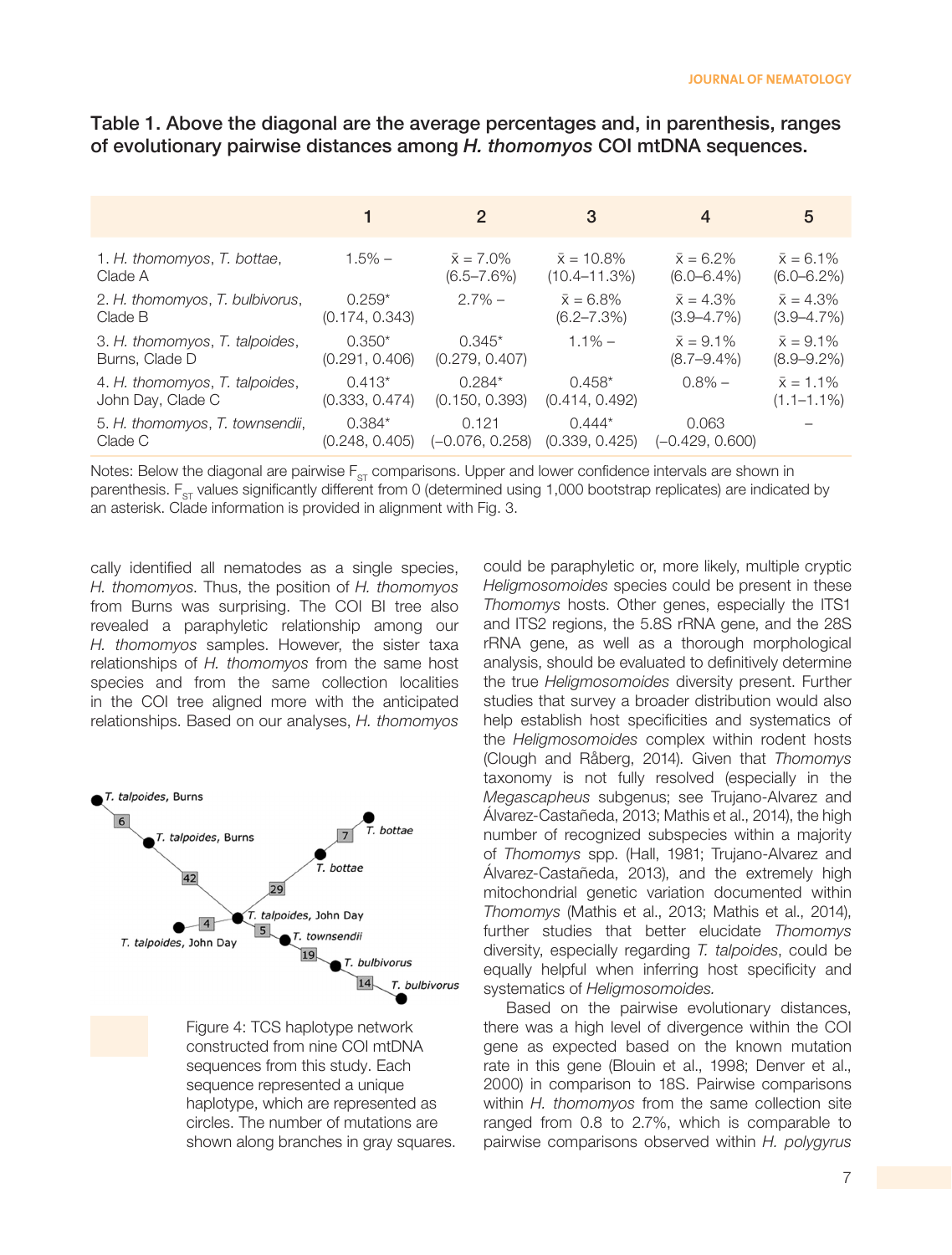isolates from the UK (1–6%; Cable et al., 2006) and within *H. polygyrus* clades identified across the Palearctic (2.36%; Nieberding et al., 2005). However, the degree of divergence observed in our among-site *H. thomomyos* comparisons are in agreement with some of the pairwise distances observed between various *Heligmosomoides* species examined within Cable et al. (2006) (9.5–55.5%). Blouin (2002) proposed that mitochondrial sequence differences greater than 10% were likely sufficient to delineate between species of nematodes. Several of the differences we report are close to or exceed this threshold (Table 1).

The COI haplotype network further supports evidence of divergence within our *H. thomomyos* sequences, demonstrating that a high number of mutational steps separate many of the *H. thomomyos* sequenced from different hosts and collection sites. Not surprisingly, each sequence did represent a unique haplotype; however, it is the amount of divergence across clades that was most intriguing. The 42 mutational steps separating sequences from *T. talpoides* collected near Burns from the other *H. thomomyos* exceeds the 39 substitutions observed by Cable et al. (2006) in their comparisons of different *Heligmosomoides* species across the UK, USA, and Guernsey. Additionally, Cable et al. (2006) also observed 39 substitutions between *H. polygyrus* isolates from the UK and *Heligmosomum mixtum* (Schulz, 1954) from Poland, while intraspecies comparisons of *H. polygyrus* revealed that only 1 to 8 substitutions separated individuals within this taxon. Furthermore, a Palearctic-wide phylogeographic analysis of *H. polygyrus* cytochrome b sequences observed similar divergence (18–35 mutational steps) across the five identified haplotype groups, whereas intra-clade divergence averaged 6.3 mutational steps (Nieberding et al., 2005). Given that our analysis was confined to the state of Oregon, as opposed to across continents, and that 4 to 14 (average  $= 7.75$ ) substitutions separated our *H. thomomyos* sampled from the same location, whereas 5 to 163 (average = 46.58) substitutions separated our *H. thomomyos* from different locations across the state, our results provide further support that these nematodes are highly cryptic in nature, and indicates that more than one *Heligmosomoides* species is likely present in our analysis.

The overall  $F_{ST}$  value and most of the pairwise  $F_{ST}$  values were high for the COI analysis ( $\bar{x} = 0.312$ ; 0.063–0.458), indicating a high degree of divergence and genetic differentiation among populations. Future studies incorporating larger sample sizes would help lend further support to these observed  $F_{ST}$  values; however, the conclusions drawn from this analysis

do align with the results of our phylogenetic and haplotype network analyses. Rates of gene flow for vertebrate nematode parasites is most influenced by life history traits and host mobility (Nieberding et al., 2005; Wu et al., 2009). Pocket gophers remain in isolated pockets throughout their distributions (Light and Hafner, 2007) and their populations can exhibit low levels of gene flow (Smith, 1998). Given this, it is not surprising that there was a low amount of gene flow and high degree of differentiation detected in the COI sequences among these *H. thomomyos* populations. These findings are also consistent with the COI tree clades, which revealed sister taxa relationships of *H. thomomyos* from hosts from the same collection sites. Host subspecies or interhost relationships (see Belfiore et al., 2008 and Smith, 1998) could be shaping the differentiation we observed, given that *Thomomys* taxonomy is not fully resolved for all species (Trujano-Alvarez and Álvarez-Castañeda, 2013; Mathis et al., 2014). Based on species distribution records, the *T. talpoides* specimens from Burns and John Day do represent different subspecies (Verts and Carraway, 1998) which could be contributing to the high divergence observed. However, it is possible that both of the *Heligmosomoides* species we believe to have documented within *T. talpoides* were present at both locations, but due to our small sample sizes we did not detect them at each site. Likewise, the direct lifecycle of *Heligmosomoides* species and ecological variation could contribute to the observed genetic differentiation.

Most population-level helminth studies reveal a high degree of diversity within localities and "extremely low differentiation among localities", signifying a high amount of gene flow (Nieberding et al., 2005). The majority of these studies were on "parasites of humans, domestic animals, commensals or game species", thus this trend may not hold true for helminths infecting wildlife populations (Nieberding et al., 2005). Typically, higher within sample variation than between population variation is indicative of high gene flow and lack of population substructure. This was not the case for the rapidly evolving COI gene, for which we found significant population differentiation among all collection sites  $(F_{ST} > 0.05)$  as well as a significant correlation between increasing geographic and genetic distances. The high within sample variation detected in the COI AMOVA could be caused by small sample sizes (see Wasike et al., 2005), thus replicating this analysis with larger sample sizes could be worthwhile. Additionally, given that there are likely multiple, cryptic *Heligmosomoides* species contained within this analysis, it is possible that the population differentiation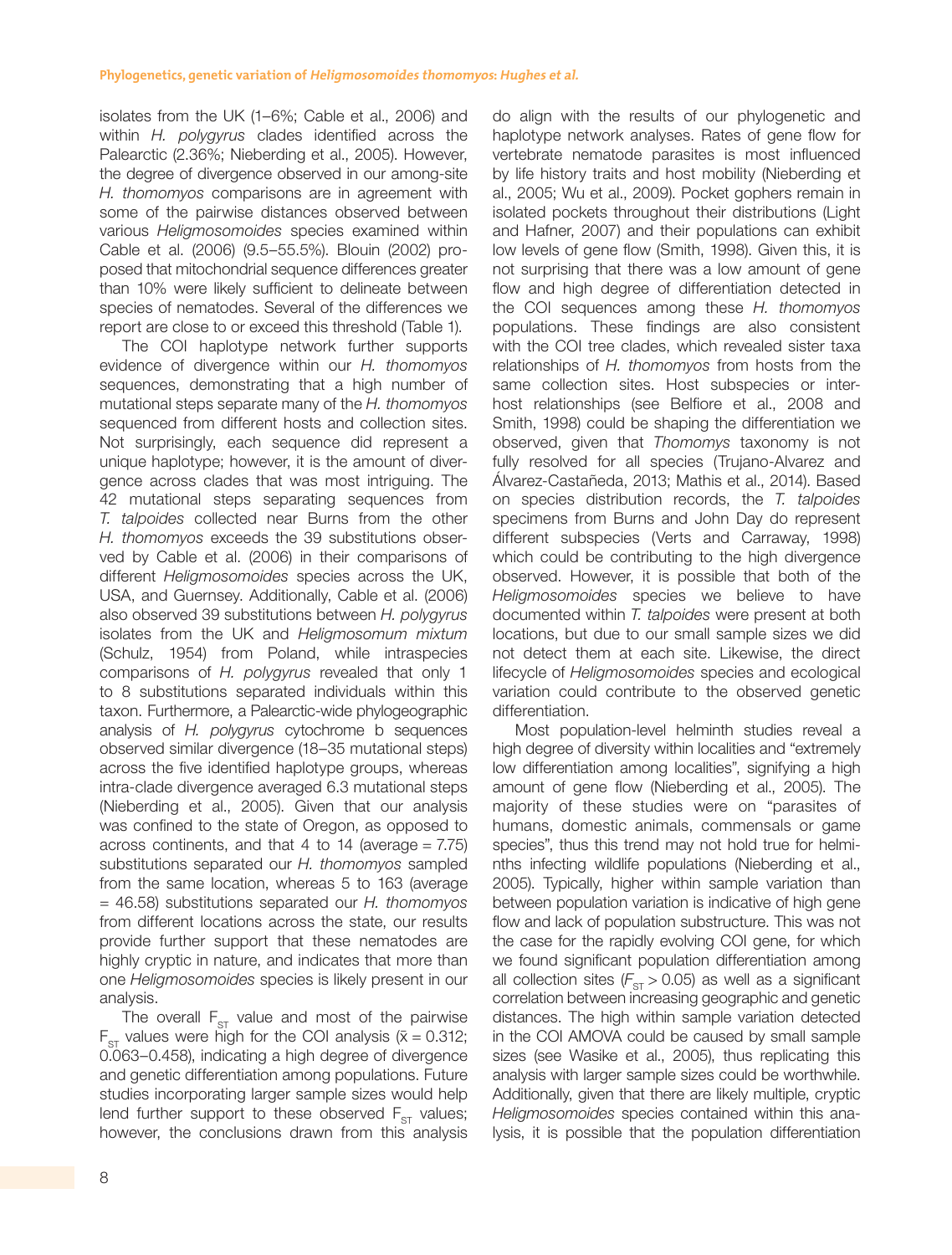observed is actually correlated with speciation within *Heligmosomoides*, rather than within the *H. thomomyos* taxon. Thus, further research to accurately delineate *Heligmosomoides* species (morphologically and genetically) is necessary to support the population differentiation observed here.

Given that helminths are extremely common in rodent hosts (Spickett et al., 2017), it is not surprising that we found evidence that more than one species may be present in these hosts based on an analysis of nuclear and mitochondrial molecular markers. The nematodes identified in this study parasitize geomyid hosts, but cryptic *Heligmosomoides* from other rodent hosts (e.g., field mice) have been documented previously (Cable et al., 2006; Zaleśny et al., 2014). Our phylogenetic analyses suggest that further studies on *Heligmosomoides* in geomyid hosts will help resolve systematics and population structure with potential carry-over implications for similar host–parasite interactions, such as those infecting humans and livestock or those used in immunological studies. Broader sampling efforts could answer questions regarding variation in infections among hosts and geographic regions—the moderate positive correlation between genetic and geographic distances we found implies that experimental designs should cover significant portions of host species' ranges to fully capture patterns in population genetics. Finally, we show the utility in using multiple molecular markers (i.e., for an orthologous nuclear gene and for a less conserved mitochondrial gene) to resolve phylogenetics and population structure.

## Acknowledgments

The authors sincerely thank the landowners that allowed us to trap on their properties, professional trappers that donated specimens, and volunteers at Portland State University who assisted with field work, necropsies, and specimen preparations. The authors are also grateful to Nathan Stewart, Dr. Scott Gardner, Dr. Annie Lindgren, and Katherine Carter and the CGRB staff. Lastly, this work would not have been possible without funding from the Northwestern Scientific Association and the PSU Forbes-Lea Grant.

## **References**

Bachman, J. J. 1839. The following species must be added to the list of Mr. Townsend's quadrupeds. Journal of the Academy of Natural Sciences of Philadelphia 8:101–5.

Behnke, J. and Harris, P. D. 2010. *Heligmosomoides bakeri*: a new name for an old worm? Trends in Parasitology 26:524–9.

Belfiore, N. M., Liu, L. and Moritz, C. 2008. Multilocus phylogenetics of a rapid radiation in the genus *Thomomys* (Rodentia: Geomyidae). Systematic Biology 57:294–310.

Blouin, M. S. 2002. Molecular prospecting for cryptic species of nematodes: mitochondrial DNA versus internal transcribed spacer. International Journal for Parasitology 32:527–31.

Blouin, M. S., Yowell, C. A., Courtney, C. H. and Dame, J. B. 1998. Substitution bias, rapid saturation, and the use of mtDNA for nematode systematics. Molecular Biology and Evolution 15:1719–27.

Bouckaert, R., Vaughan, T. G., Barido-Sottani, J., Duchêne, S., Fourment, M., Gavryushkina, A., Heled, J., Jones, G., Kühnert, D., De Maio, N., Matchiner, M., Mendes, F. K., Müller, N. F., Ogilvie, H. A., du Plessis, L., Popinga, A., Rambaut, A., Rasmussen, D., Siveroni, I., Suchard, M. A., Wu, C., Xie, D., Zhang, C., Stadler, T. and Drummond, A. J. 2019. BEAST 2.5: an advanced software platform for Bayesian evolutionary analysis. PLoS Computational Biology 15:e1006650.

Brandt, J. F. 1855. Beiträge sur nähern kenntniss der säugethiere Russlands, Buchdruckerei der Kaiserlichen Akademie der Wissenschaften.

Cable, J., Harris, P. D., Lewis, J. W. and Behnke, J. M. 2006. Molecular evidence that *Heligmosomoides polygyrus* from laboratory mice and wood mice are separate species. Parasitology 133:111–22.

Chandler, A. C. 1945. *Trichuris* species from California rodents. Journal of Parasitology 31:284–6.

Chilton, N. B., Huby-Chilton, F., Gasser, R. B. and Beveridge, I. 2006. The evolutionary origins of nematodes within the order Strongylida are related to predilection sites within hosts. Molecular Phylogenetics and Evolution 40:118–28.

Clough, D. and Råberg, L. 2014. Contrasting patterns of structural host specificity of two species of *Heligmosomoides* nematodes in sympatric rodents. Parasitology Research 113:4633–9.

Denver, D. R., Morris, K., Lynch, M., Vassilieva, L. and Thomas, W. K. 2000. High direct estimate of the mutation rate in the mitochondrial genome of *Caenorhabditis elegans*. Science 289:2342–4.

Dujardin, F. 1845. Histoire naturelle des helminthes ou vers intestinaux. Librairie encyclopédique de Roret, Paris.

Durette-Desset, M. C. and Kinsella, J. M. 2007. A new species of *Heligmosomoides* (Nematoda, Heligmosomidae) parasitic in *Peromyscus maniculatus* (Rodentia, Cricetidae) from Pennsylvania, USA. Acta Parasitologica 52:342–5.

Durette-Desset, M. C., Kinsella, J. M. and Forester, D. J. 1972. Arguments en faveur de la double origine des nematodes néarctiques du genre *Heligmosomoides* Hall. 1916. Annales de Parasitologie 47:365–82.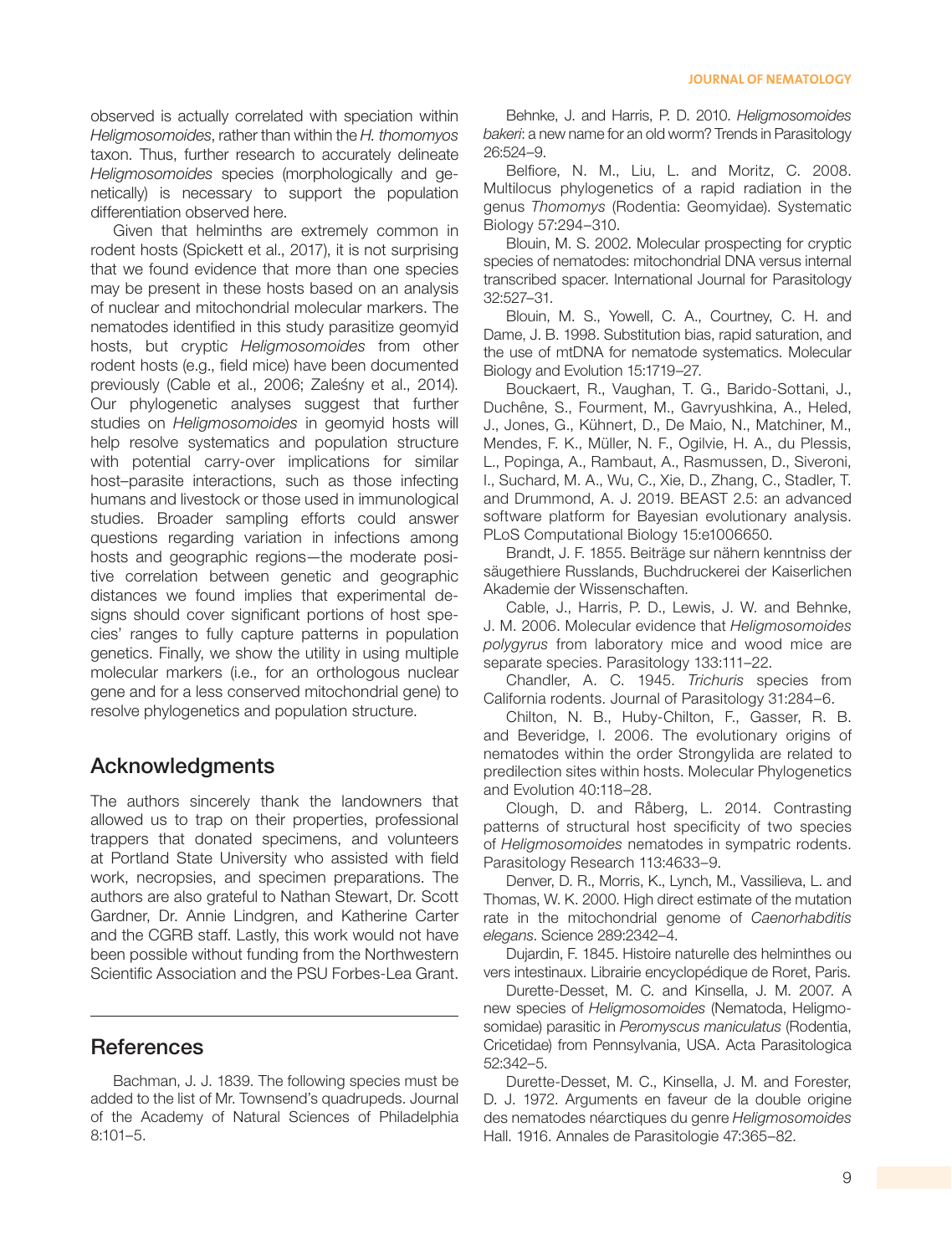Elkin, C. J., Richardson, P. M., Fourcade, H. M., Hammon, N. M., Pollard, M. J., Predki, P. F., Glavina, T. and Hawkins, T. L. 2001. High-throughput plasmid purification for capillary sequencing. Genome Research 11:1269–74.

Eydoux, F. and Gervais, P. 1836. Sur le genre *Paephagomys* et quelques autres rongeurs qui l'voisinent. Magasin de Zoologie Journal, Paris 6:17–24.

Folmer, O., Black, M., Hoeh, W., Lutz, R. and Vrijenhoek, R. 1994. DNA primers for amplification of mitochondrial cytochrome c oxidase subunit I from diverse metazoan invertebrates. Molecular and Marine Biology and Biotechnology 3:294–9.

Gardner, S. L. 1985. Helminth parasites of *Thomomys bulbivorus* (Richardson) (Rodentia: Geomyidae), with the description of a new species of *Hymenolepis* (Cestoda). Canadian Journal of Zoology 63:1463–9.

Gardner, S. L. and Jasmer, D. P. 1983. *Heligmosomoides thomomyos* sp. n. (Nematoda: Heligmosomidae) from Pocket Gophers, *Thomomys* spp. (Rodentia: Geomyidae), in Oregon and California. Proceedings of the Helminthological Society Washington 50:278–84.

Giles, G. M. 1892. A description of two new nematode parasites found in sheep. Scientific Memoirs by Medical Officers of the Army of India 7:45.

Goudet, J. 2005. Hierfstat, a package for R to compute and test hierarchical F-statistics. Molecular Ecology Notes 5:184–6.

Hall, E. R. 1981. The mammals of North America New York: John Wiley & Sons.

Hall, M. C. 1916. Nematode parasites of mammals of the orders Rodentia, Lagomorpha, and Hyracoidea. Proceedings of the United States National Museum 50:1–258.

Harris, P. D., Zaleśny, G., Hildebrand, J., Paziewska-Harris, A., Behke, J. M., Tkach, V., Hwan, Y. T. and Kinsella, J. M. 2015. The status of *Heligmosomoides americanus*, representative of an American clade of voleinfecting nematodes. Journal of Parasitology 101:382–5.

Hughes, M. R., Duffield, D. A., Howe, D. K. and Denver, D. R. 2020. First report of molecular characterization and phylogeny of *Trichuris fossor* Hall, 1916 (Nematoda: Trichuridae). Journal of Nematology 52:2020–36.

Jasmer, D. P. 1980. The parasites of the Botta pocket gopher *Thomomys bottae* and the taxonomy and the biology of *Ransomus rodentorum*. M. S. thesis, Humboldt State University. Arcata, California.

Kamvar, Z. N., Tabima, J. F. and Grünwald, N. J. 2014. Poppr: an R package for genetic analysis of populations with clonal, partially clonal, and/or sexual reproduction. PeerJ 2:e281.

Kumar, S., Stecher, G. and Tamura, K. 2016. MEGA7: molecular evolutionary genetics analysis 7.0 for bigger datasets. Molecular Biology and Evolution 33:1870–4.

Light, J. E. and Hafner, M. S. 2007. Cophylogeny and disparate rates of evolution in sympatric lineages of chewing lice on pocket gophers. Molecular Phylogenetics and Evolution 45:997–1013.

Maizels, R. M., Hewitson, J. P., Murray, J., Harcus, Y. M., Dayer, B., Filbery, K. J., Grainger, J. R., McSorley, H. J., Reynolds, L. A. and Smith, K. A. 2012. Immune modulation and modulators in *Heligmosomoides polygyrus* infection. Experimental Parasitology 132:76–89.

Mathis, V. L., Hafner, M. S., Hafner, D. J. and Demastes, J. W. 2013. Resurrection and redescription of the pocket gopher *Thomomys sheldoni* from the Sierra Madre Occidental of Mexico. Journal of Mammalogy 94:544–60.

Mathis, V. L., Hafner, M. S. and Hafner, D. J. 2014. Evolution and phylogeography of the *Thomomys umbrinus* species complex (Rodentia: Geomyidae). Journal of Mammalogy 95:754–71.

Mawson, P. M. 1960. Two new species of trichostrongyle nematodes from the Australian pouched mouse, *Phascogale flavipes* (Waterhouse). Parasitology 50:425–9.

Meirmans, P. G. 2007. Using the AMOVA framework to estimate a standardized genetic differentiation measure. Evolution 60:2399–402.

Nieberding, C., Libois, R., Douady, C. J., Morand, S. and Michaux, J. R. 2005. Phylogeography of a nematode (*Heligmosomoides polygyrus*) in the western Palearctic region: persistence of northern cryptic populations during ice ages? Molecular Ecology 14:765–79.

Paradis, E. 2010. pegas: an R package for population genetics with an integrated–modular approach. Bioinformatics 26:419–20.

Ransom, B. H. 1911. The nematodes parasitic in the alimentary tract of cattle, sheep, and other ruminants. U.S. Department of Agriculture, Bureau of Animal Industry Bulletin, Government Printing Office, Washington, p. 127.

Rambaut, A., Drummond, A. J., Xie, D., Baele, G. and Suchard, M. A. 2018. Posterior summarisation in Bayesian phylogenetics using Tracer 1.7. Systematic Biology 67:901–4.

R Core Team. 2020. R: A Language and Environment for Statistical Computing. R Foundation for Statistical Computing, Vienna, Austria, available at: https://www.R-project.org.

Richardson, J. 1828. Short characters of a few quadrupeds procured on Capt. Franklin's late expedition. The Zoological Journal 3:516–20.

Richardson, J. 1829. Fauna Boreali-Americana: part first containing the quadrupeds John Murray Press, London, Reprinted 1974 New York: Arno Press.

Schulz, R. S. 1954. Diktiokaulidi, heligmozomatidi i ollulanidi životnih. In Skrjabin, K. L., Schikhobalova, N. P. and Schulz, R. S. (Eds), Osnovi Nematodologii 4. Moscow: Izdatel'stvo Akademii Nauk SSR, pp. 1–123.

Smith, M. F. 1998. Phylogenetic relationships and geographic structure in pocket gophers in the genus Thomomys. Molecular Phylogenetics and Evolution 9:1–14.